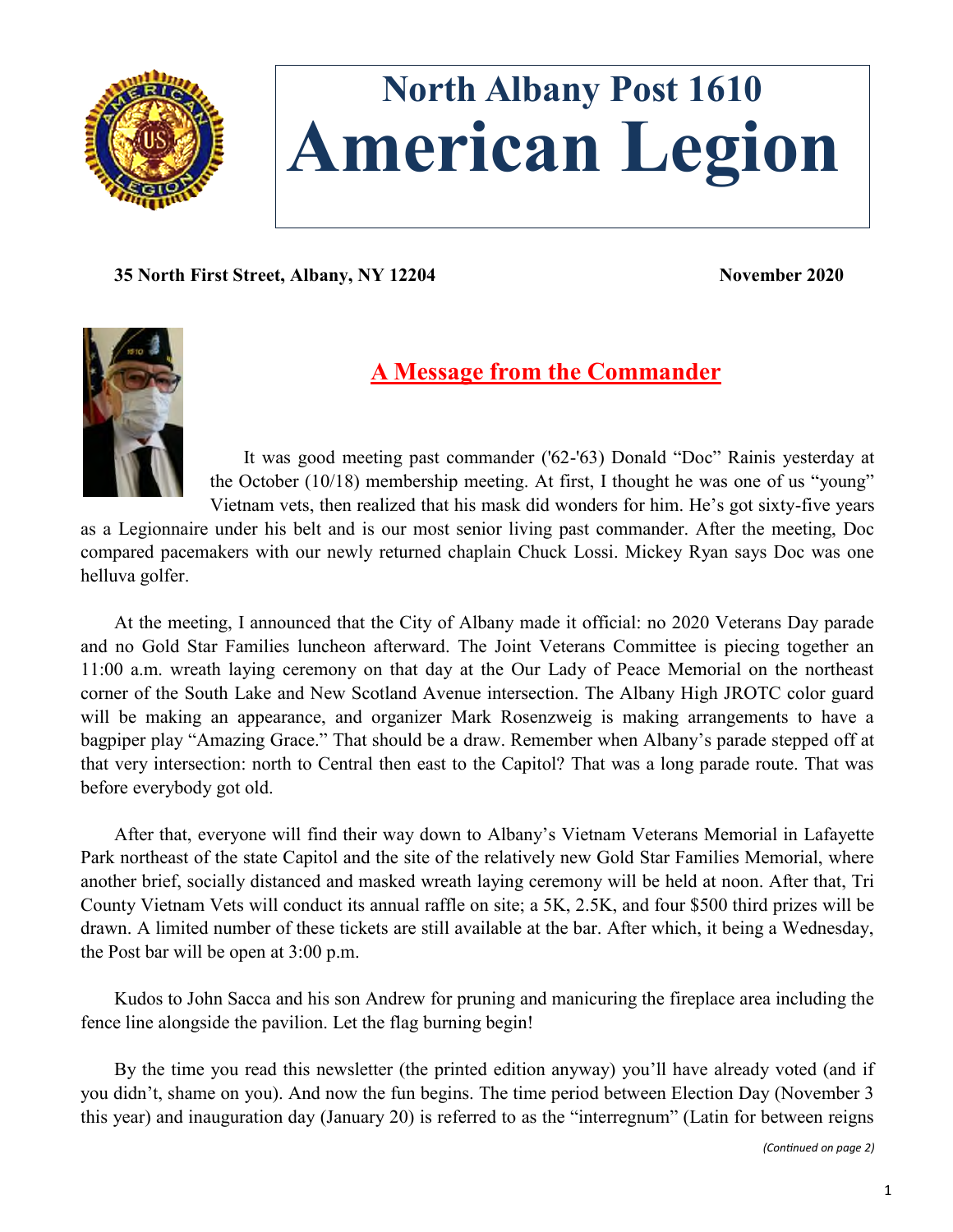or monarchies). This year hordes of lawyers are expected to descend on the "swing states" and "battleground states," challenging all of the many mail-in ballots alleged to have even the slightest blemish, e.g. incompletely sealed envelopes, nonidentical signatures, late or smudged postmarks, etc. Remember Florida in the 2000 Bush vs. Gore election – the "hanging chad"? Multiply that fiasco by dozens of states. Remember, the majority of mail-in ballots this year are expected to be from those voting Democrat.

Then some Republican controlled state legislatures, alleging voter fraud, will attempt to send their own slate of "electors," despite what that state's popular vote was, to the electoral college meeting in D.C. in December and where they (not you) actually elect the next president. Remember the Constitution? Any disputes will find their way to the newly replenished, now arch-conservative Supreme Court.

Fasten your seat belts. It's going to be a bumpy ride.



**Lawrence Wiest Commander**

#### **Legion Membership News**

A total of seventy-five members have renewed their membership thus far. Thirty-five more to go! If you have not renewed your membership, please consider renewing online. Eighteen members have renewed online! Thank you all.

Did you know that when the newsletter is returned because of an incorrect or undeliverable address, the Post 1610 is charged a

fee, which in reality is more than the bulk rate charged when it was initially mailed? Simply put, this is a waste of Post revenue. Just because the newsletter is sent out bulk rate, it is not forwarded when a temporary, permanent or seasonal address change is filed with the Post Office. It is imperative that you contact us via email:  $nap1610@yahoo.com$  or phone the post and advise if you want the newsletter sent to a different address, or simply not mailed until you return 'home".

# **John Wands Sacca Membership Chair**

# **Chaplain's News**

# **Deceased**:

John L. McAuliffe III, SONS and Limericks - October 20, 2020

# **Sick Call**:

Bev Pach, Auxiliary

Dorothy Curran, Auxiliary

If you know of anyone who is sick or has passed, please contact our Chaplains Charles Lossi at 518-438-6336 or JoAnn DeLisle at 518-426-8463 or <u>jodee4444@hotmail.com</u>. Or, newsletter editor Gretchen Riley via [ghodges220@yahoo.com](mailto:ghodges220@yahoo.com) or at 518-526- 8753.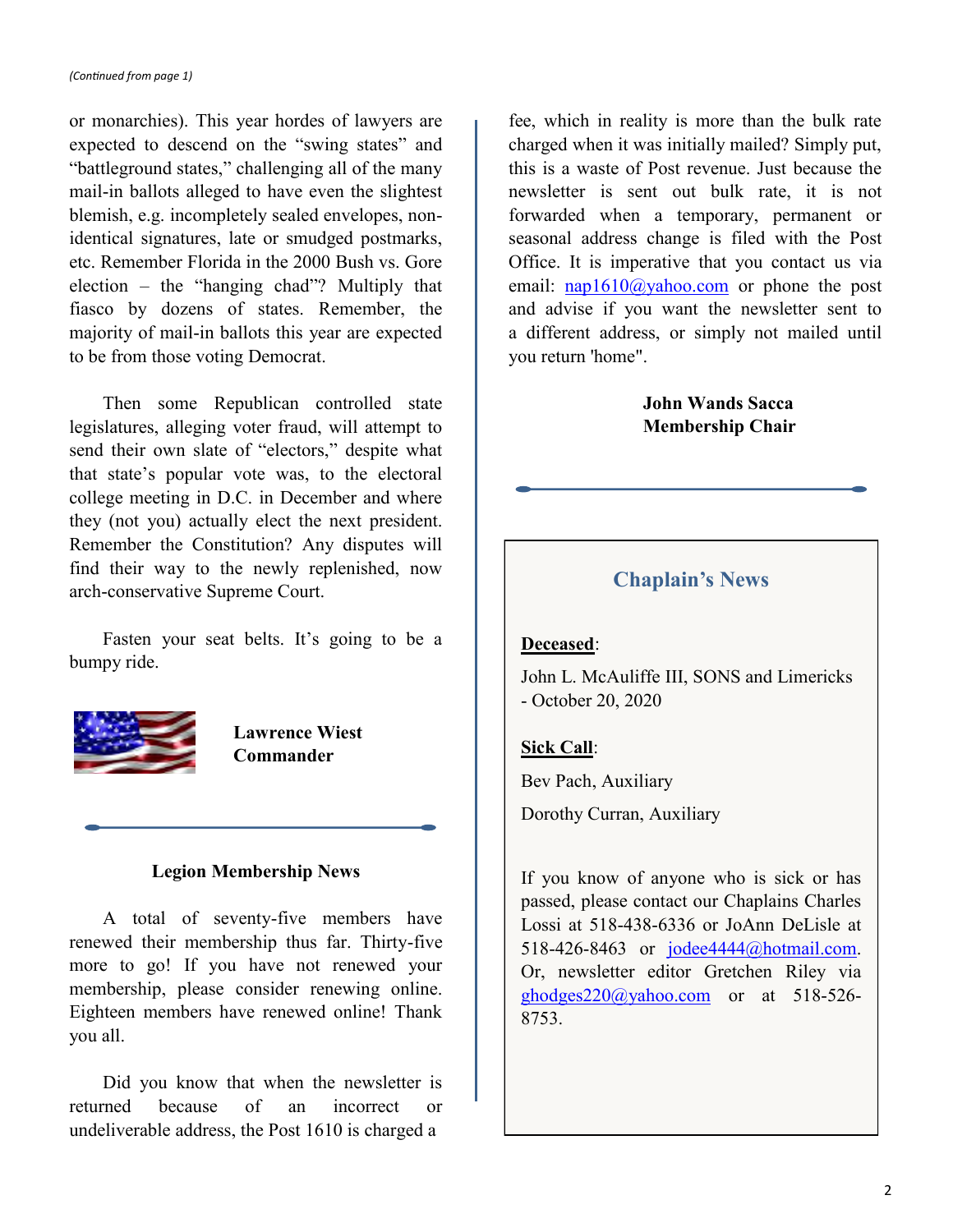# **Auxiliary News**

### DATE CHANGE!

Be advised everyone that our November Auxiliary meeting has been changed to Sunday, November 8, because the banquet room will be used for voting on Tuesday the 3rd. Meeting will start at 1 p.m. Social distancing and mask wearing will be done.

Items are still being collected for Birthright. Our box is in the bar if you cannot make the meeting. The most needed items are diaper rash cream and disposable diapers, but any other items for children 12 months or less will be accepted. Thanks in advance for your generosity with the project.

Be sure to send in your dues for this year. Janice Precopia, 1160 New Scotland Rd., Albany, NY 12208, is our membership chairperson. I thank her for all of her hard work on this effort. Sending in your \$25 (or \$8 for girls under the age of 18) early helps to make her job much easier and less stressful. If you are not sure if you are up-to-date, just call or email

Jan and she will be glad to help. In addition, if you are not sure we have your most current email address, Jan can help you with that as well.

As Veteran's Day gets closer, please do not forget the veterans in your life. I am sure they are why you joined our organization.

If you have any suggestions for events/ projects we might be able to do, please come and tell us about them.

Auxiliary member Dorothy Curran is recuperating at home and continuing with PT and Auxiliary member Bev Pach is at Albany County Nursing Home. If you would like to send a note or a card, I'm sure it would be appreciated. You can contact Jan Precopia for their addresses.

> **Yours for the Auxiliary, Judy Benner President**

# **Tis the Season to Support Toys for Tots**

The 2020 Toys for Tots Campaign is underway! The North Albany Post 1610 will be a drop-off site again this year to support local families. Feel free to bring a new, unwrapped toy(s) for all ages through December 18. Cash donations are also welcomed.

Current hours of operations at the Post: Tuesday-Friday 3-7 p.m.

Saturday-Sunday 12-5 p.m.

Please contact the Post (518-465-4800) if you have questions about the campaign.





Let's all make this a great Christmas for the children of the Capital District.

Thank you for your support!